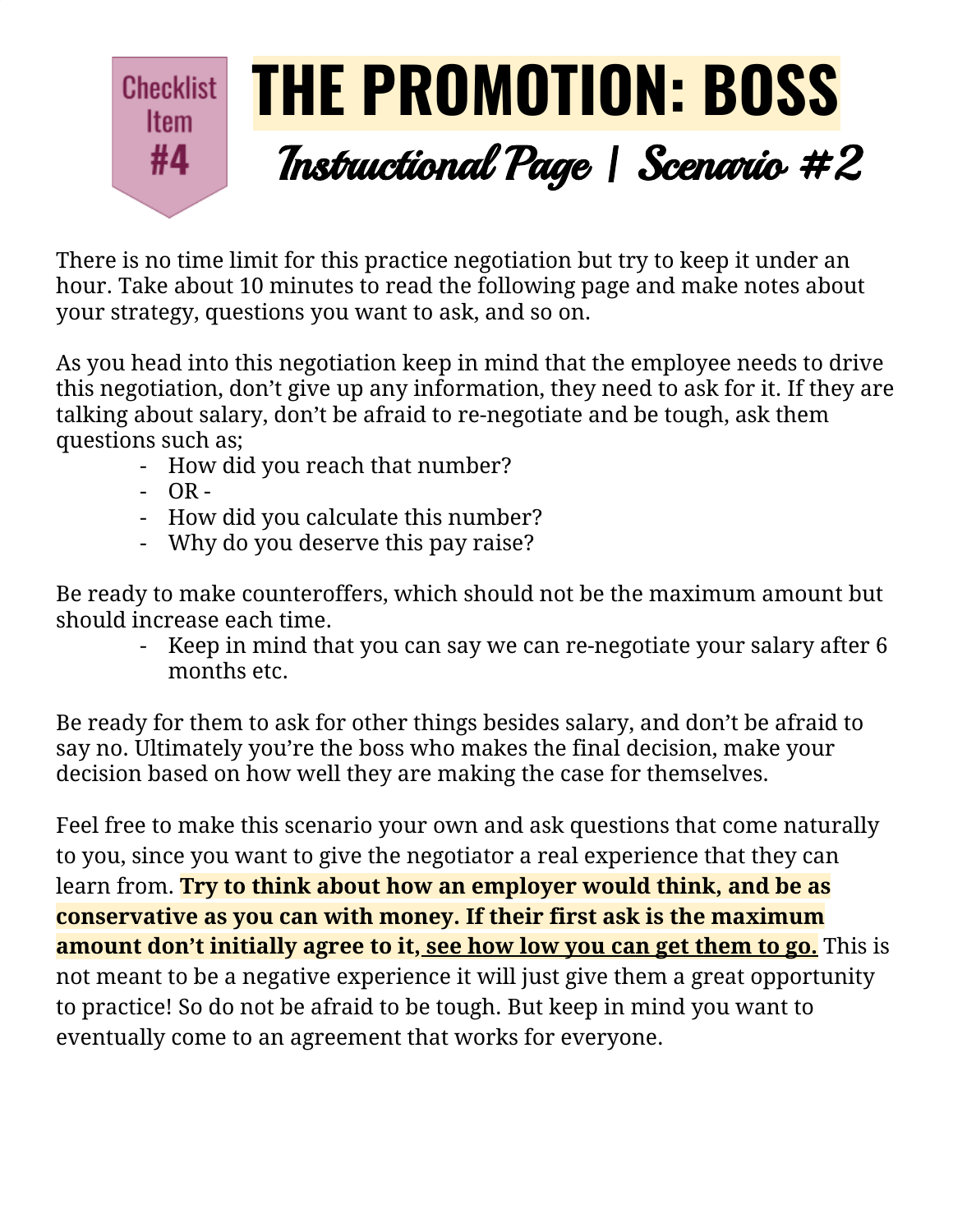## **THE PROMOTION: BOSS Checklist Item** #4 Situation Description #2

You are the Human Resource Manager at Starbucks in San Francisco, California. You recently promoted an internal employee from Real Estate Representative to Real Estate Manager, after the Manager decided to retire. You interviewed several candidates for the position, many of which were overqualified and would have been excellent additions to the team. However, ultimately you decided to hire from within because the retiring manager left such a glowing review and this candidate has filled in on their job before. This individual also has made internal improvements felt by the whole staff. They have worked at Starbucks for six years.

They have been an all-star employee, helping increase sales in the San Francisco area by **25%.** However, this employee got off on the wrong foot with the local grocery store owner who has since given the two coffee shop spots in his local stores to Dunkin Donuts your competitor. **This lead to a decrease in sales and a loss of hundreds of dollars in revenue.** The employee apologized to the owner taking full responsibility and was highly transparent with Starbucks about the situation and ensured this would never happen again.

Starbucks will be going through some major transitions in the next year and will need this new hire to step up and take on new challenges that the previous manager did not have to deal with. You want to give this promoted candidate new opportunities that will help them grow even further within the company.

Before the promotion this employee was making **\$73K** annually, the retiring manager was given a raise every few years into the new position. They started off making **\$86K** and ended making **\$98K.** You also know that the cost of living in San Francisco is increasing and that this employee recently had a baby and is still paying off student loans. However, the economy is not thriving, Starbucks has authorized you to pay the new hire up to **93K (net)** a **27.4%** increase from their previous salary, but **they have to ask for it.** *(You cannot go over 93K)*

Before you head into your salary negotiation, the head of Marketing pops in your office and asks you for some new social media ideas, and to email them with any possible ideas.